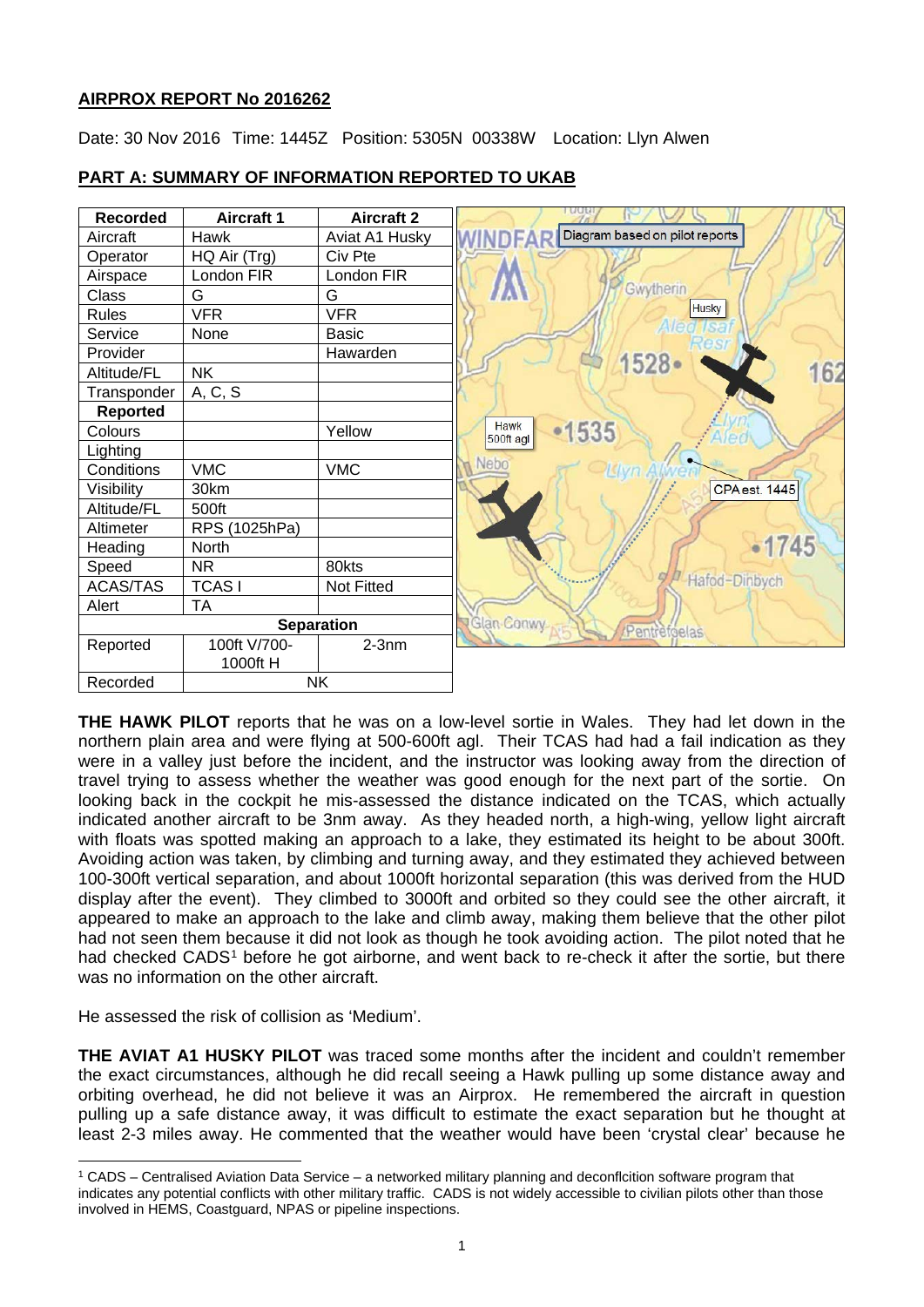doesn't fly in poor weather, and he was just enjoying the day, with no set track. He usually receives a Basic Service from Harwarden, and probably was on that day; however, he commented that the service is very sketchy once he gets into North Wales due to the high ground. He noted that the airspace surrounding Llyn Alwen is uncontrolled and employs a "see and be seen" concept, he is aware that it sits within the RAF Valley AIAA and that there are many Hawks operating in that area in the open FIR, but that it is impossible to get any type of radar service due to terrain and distance from ATSUs. Although his aircraft is ADS-B(out) equipped, and is visible to other aircraft with the appropriate equipment, it is not equipped with ADS-B(in) and therefore he was not alerted to the Hawk electronically.

### **Factual Background**

The weather at Valley was recorded as follows:

METAR EGOV 301550Z 27004KT 9999 SCT030 08/07 Q1033 BLU NOSIG METAR EGOV 301650Z 30003KT 9999 BKN032 06/06 Q1033 BLU NOSIG

#### **Analysis and Investigation**

#### **UKAB Secretariat**

The Hawk and Husky pilots shared an equal responsibility for collision avoidance and not to operate in such proximity to other aircraft as to create a collision hazard[2](#page-1-0). If the incident geometry is considered as head-on or nearly so then both pilots were required to turn to the right<sup>[3](#page-1-1)</sup>.

#### **Comments**

#### **HQ Air Command**

Due to the nature of this encounter (low-level in north Wales) the only viable barriers to MAC available in this incident were electronic conspicuity and lookout. Although the Hawk pilot's report states that the TCAS had a fail indication, the unit investigation found that the TCAS had recovered from the failure mode (induced by aircraft manoeuvring moments earlier) and indicated the presence of the light aircraft. However, the unverbalised TCAS scale change carried out by the front seat pilot (from 20nm scale to 6nm scale) led to the rear seat pilot mis-assessing the range to the contact and he prioritised other elements of his work cycle. The front seat (handling) pilot did not notice the contact on the TCAS display but became visual with the light aircraft and took avoiding action to increase separation. The investigation also found that the visual acquisition of the A1 Husky was likely delayed due to the effective lack of sight-line change between the 2 aircraft.

It is worthy of note that Hawk T2 pilots are encouraged to include the TCAS display in their normal cockpit scan – had the handling pilot noticed the TCAS contact at the same time as the rear seat pilot then it is possible that earlier visual acquisition could have been achieved, or a manoeuvre to increase separation executed sooner. It is also incumbent upon all crews to verbalise changes to display settings that will affect the SA of other crew members.

### **Summary**

 $\overline{a}$ 

An Airprox was reported when a Hawk and an Aviat A1 Husky flew into proximity at 1445 on Wednesday 30<sup>th</sup> November 2016. Both pilots were operating under VFR in VMC, and not in receipt of an ATS.

<span id="page-1-0"></span><sup>2</sup> SERA.3205 Proximity.

<span id="page-1-1"></span><sup>3</sup> SERA.3210 Right-of-way (c)(1) Approaching head-on.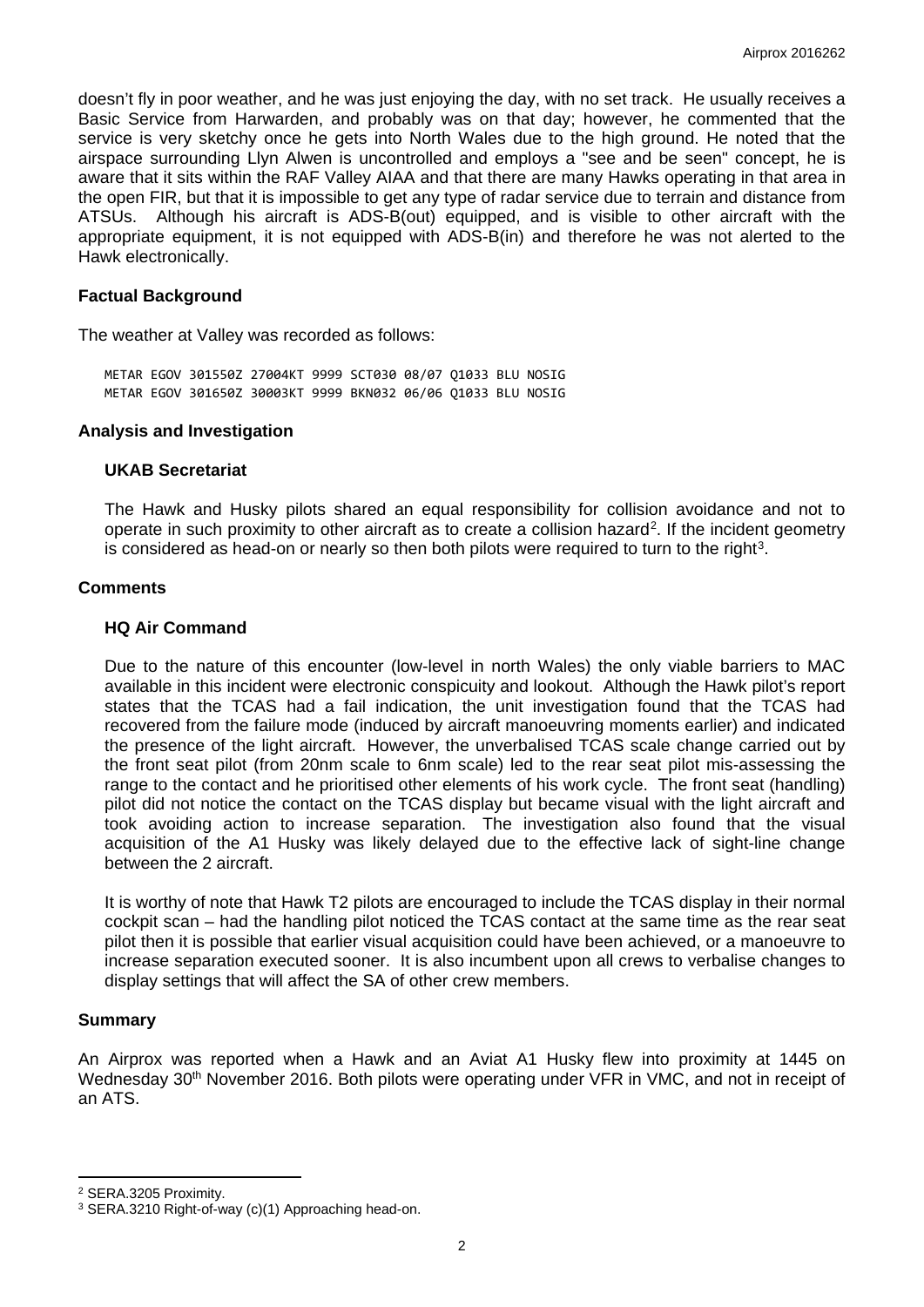## **PART B: SUMMARY OF THE BOARD'S DISCUSSIONS**

Information available consisted of reports from the pilots of both aircraft, radar photographs/video and reports from the appropriate operating authorities.

The Board started their discussions by noting that this incident seemed to hinge on the differing perceptions of the pilots involved regarding the separation of the two aircraft. In the case of the Hawk pilot, they were told by a military member that the mis-assessment of TCAS range, as described in the HQ STC comments, indicated that the Instructor in the rear seat thought that the TCAS contact was further away than it actually was. He was then understandably surprised to see the Husky so close. Noting that he had then assessed it was only 1000ft away, members wondered whether this 'surprise factor' had influenced his perception of separation. For his part, the Husky pilot had estimated the separation to be 2-3nm (albeit sometime after the event), and not a significant event at Without radar data it was difficult to know for sure, but members thought that the actual separation was probably somewhere between the two estimates.

Although the Hawk pilot mentioned that he had checked CADS, the Board knew from previous Airprox that the Husky pilot would not have been able to use CADS due to access constraints imposed by the military authorities. These constraints were there for security and operational reasons, and only those civilian pilots flying for approved organisations were able to participate in CADS. That being said, civilian pilots could contact the military low-flying cell if they wished and thereby gain situational awareness of how busy any military low-flying area might be. Some members agreed that this was an option but, because Wales was used so extensively for low-flying, they opined that the best the Husky pilot would get was to simply expect to see Hawks and other military aircraft operating in the low-level system at any time, which he did according to his report.

Finally the Board turned to the cause and risk of the Airprox. Both the Husky and the Hawk pilots were entitled to operate where they were, and, as noted by the Husky pilot, neither was likely to get an ATS due to the lack of radar and RT coverage in the area. Although noting the Hawk pilot's perception of range, the Board did not think that this was a late sighting per se, and the cause was quickly agreed to be a simple conflict in Class G airspace, resolved by the Hawk pilot. However, the assessment of risk caused some debate. Some members thought that this incident represented normal operations in Class G, assessing it as Category E. Others thought that there was more to this incident than it just being a benign event. In the end, because the Hawk pilot had been concerned by the proximity of the Husky and had felt the need to take avoiding action, the latter view prevailed and the Board agreed that the Hawk pilot had taken timely and effective action. Accordingly, the risk was assessed as Category C, safety had been degraded but there had been no risk of collision.

## **PART C: ASSESSMENT OF CAUSE, RISK AND SAFETY BARRIERS**

Cause: A conflict in Class G resolved by the Hawk pilot.

Degree of Risk: C.

Safety Barrier Assessment<sup>[4](#page-2-0)</sup>:

The Board decided that the following key safety barriers were contributory in this Airprox:

<span id="page-2-0"></span> $\overline{a}$ <sup>4</sup> Modern safety management processes employ the concept of safety barriers that prevent contributory factors or human errors from developing into accidents. Based on work by EASA, CAA, MAA and UKAB, the table depicts the barriers associated with preventing mid-air-collisions. The length of each bar represents the barrier's weighting or importance (out of a total of 100%) for the type of airspace in which the Airprox occurred (i.e. Controlled Airspace or Uncontrolled Airspace). The colour of each bar represents the Board's assessment of the effectiveness of the associated barrier in this incident (either Fully Effective, Partially Effective, Ineffective, or Unassessable/Inapplicable). The chart thus illustrates which barriers were effective and how important they were in contributing to collision avoidance in this incident. The UK Airprox Board scheme for assessing the Availability, Functionality and Effectiveness of safety barriers can be found on th[e UKAB Website.](http://www.airproxboard.org.uk/Learn-more/Airprox-Barrier-Assessment/)